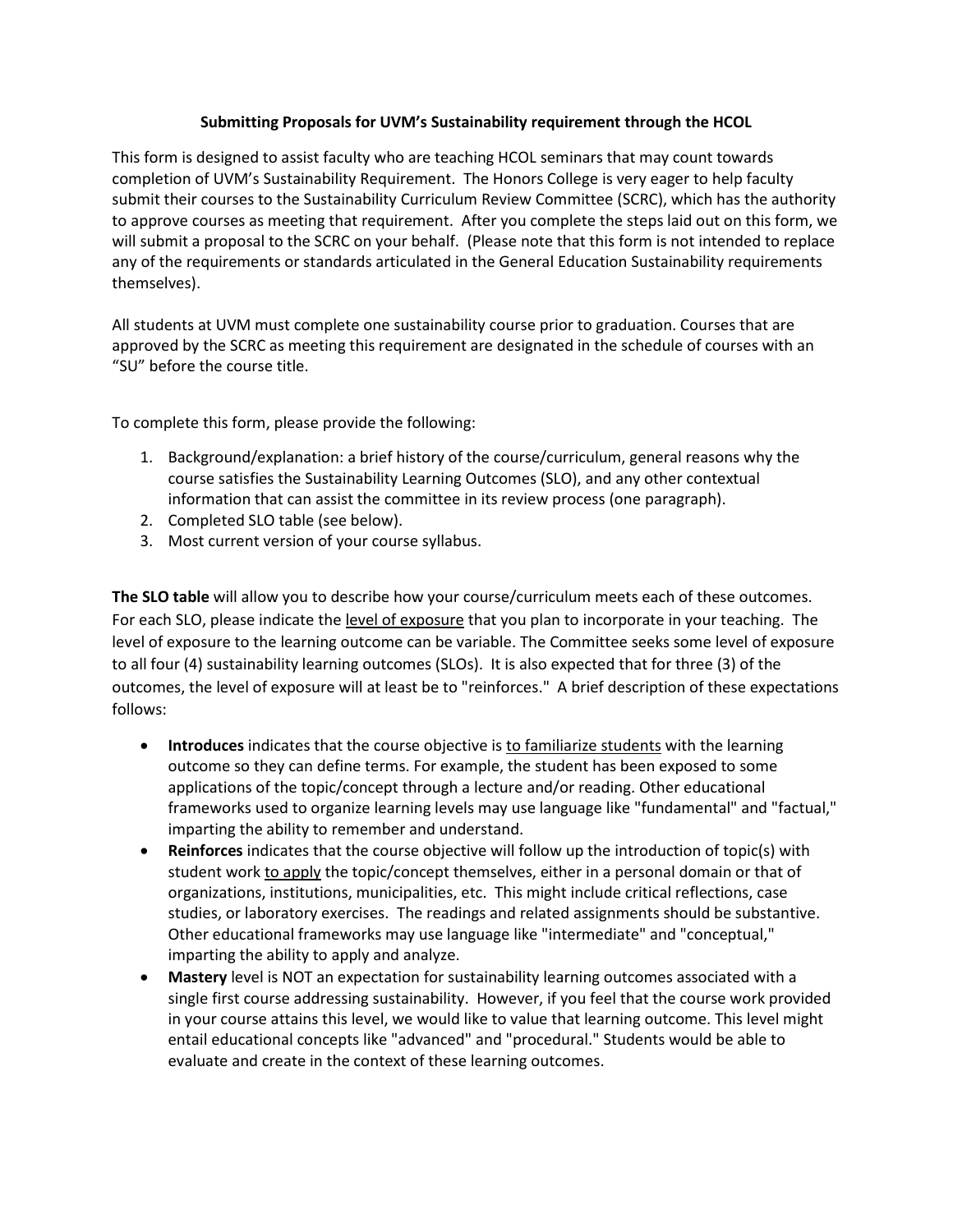## Activity title/type, lecture or activity, content, topics taught, etc.

Here we would like to know what type of activity is relevant to achieving the sustainability learning outcome. Is it lecture, an assignment, a service-learning projects, journal assignment, class exercise like a debate, etc.? If you title this activity, please include that here as well (e.g. "sustainability blog"). If there are associated topics, please also include these (e.g. "renewable energy, environmental justice, homeostasis"). If multiple teaching approaches are employed, please them.

## Description of the activity and how it addresses the UVM SLO

Please explain your approach to achieving the sustainability learning outcome. This might start with a more detailed description of the activity followed by a discussion of how the learning outcome results from this learning activity. In some cases, it will be self-evident, so the description of the activity will suffice. This section provides the most useful material for the committee to evaluate your sustainability learning outcome, so adequate detail will be helpful. The committee's goal is to encourage the development and expansion of sustainability-related curricula, but we need enough detail to carry out our responsibility. We encourage and invite faculty to communicate with the co-chairs of the committee if you need assistance with this process or have questions.

If any assessment methods will be used to demonstrate student learning, please include a brief description. We may request your specific assessment as it could help other faculty to develop similar methods for their course. The committee would also like to encourage faculty professional development around implementation of these sustainability outcomes, and sharing of faculty tools and approaches is an important part of the process.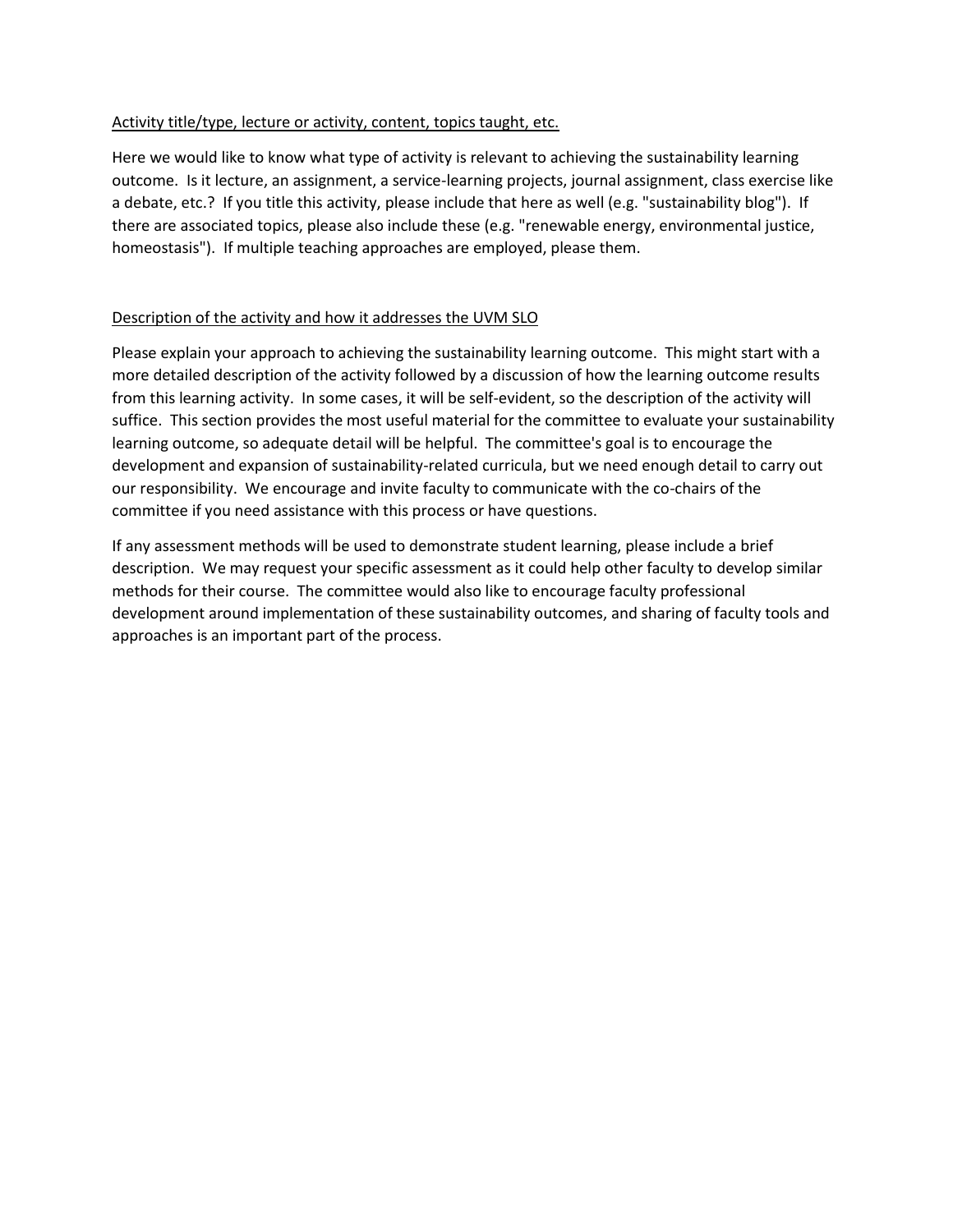**Title of Course:** 

**Submitted by**:

**Contact info**:

**Background/explanation (one paragraph)**:

SLO #1: Students can have an informed conversation about the multiple dimensions and complexity of sustainability. (knowledge category)

Level of exposure: \_\_\_\_\_\_\_\_\_\_\_\_\_\_\_\_\_

| topics taught, etc. | Activity title/type, lecture or activity conter Description of the activity and how it addresses the UVM<br>SLO and any<br>assessment methods used to demonstrate learning (if<br>applicable). |
|---------------------|------------------------------------------------------------------------------------------------------------------------------------------------------------------------------------------------|
|                     |                                                                                                                                                                                                |
|                     |                                                                                                                                                                                                |
|                     |                                                                                                                                                                                                |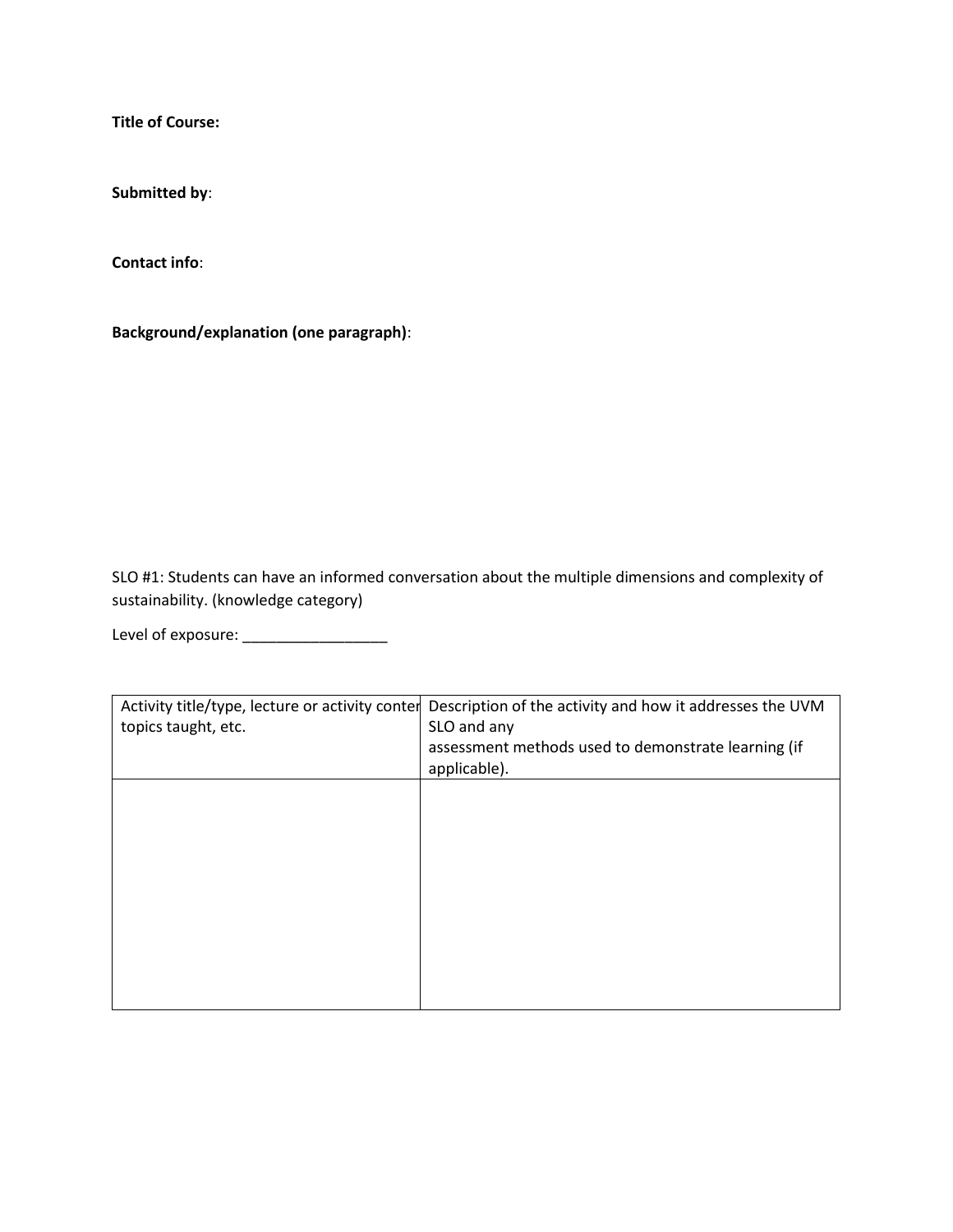SLO #2: Students can evaluate sustainability using an evidence-based disciplinary approach and integrate economic, ecological, and social perspectives. (skills category)

Level of exposure: \_\_\_\_\_\_\_\_\_\_\_\_\_\_\_\_\_\_\_\_\_\_

| Activity title/type, lecture or activity conter<br>topics taught, etc. | Description of the activity and how it addresses the UVM<br>SLO and any<br>assessment methods used to demonstrate learning (if<br>applicable). |
|------------------------------------------------------------------------|------------------------------------------------------------------------------------------------------------------------------------------------|
|                                                                        |                                                                                                                                                |
|                                                                        |                                                                                                                                                |

SLO #3: Students think critically about sustainability across a diversity of cultural values and across multiple scales of relevance from local to global. (values category)

Level of exposure: \_\_\_\_\_\_\_\_\_\_\_\_\_\_\_\_\_

|                     | Activity title/type, lecture or activity conter Description of the activity and how it addresses the UVM |
|---------------------|----------------------------------------------------------------------------------------------------------|
| topics taught, etc. | SLO and any                                                                                              |
|                     | assessment methods used to demonstrate learning (if                                                      |
|                     | applicable).                                                                                             |
|                     |                                                                                                          |
|                     |                                                                                                          |
|                     |                                                                                                          |
|                     |                                                                                                          |
|                     |                                                                                                          |
|                     |                                                                                                          |
|                     |                                                                                                          |
|                     |                                                                                                          |
|                     |                                                                                                          |